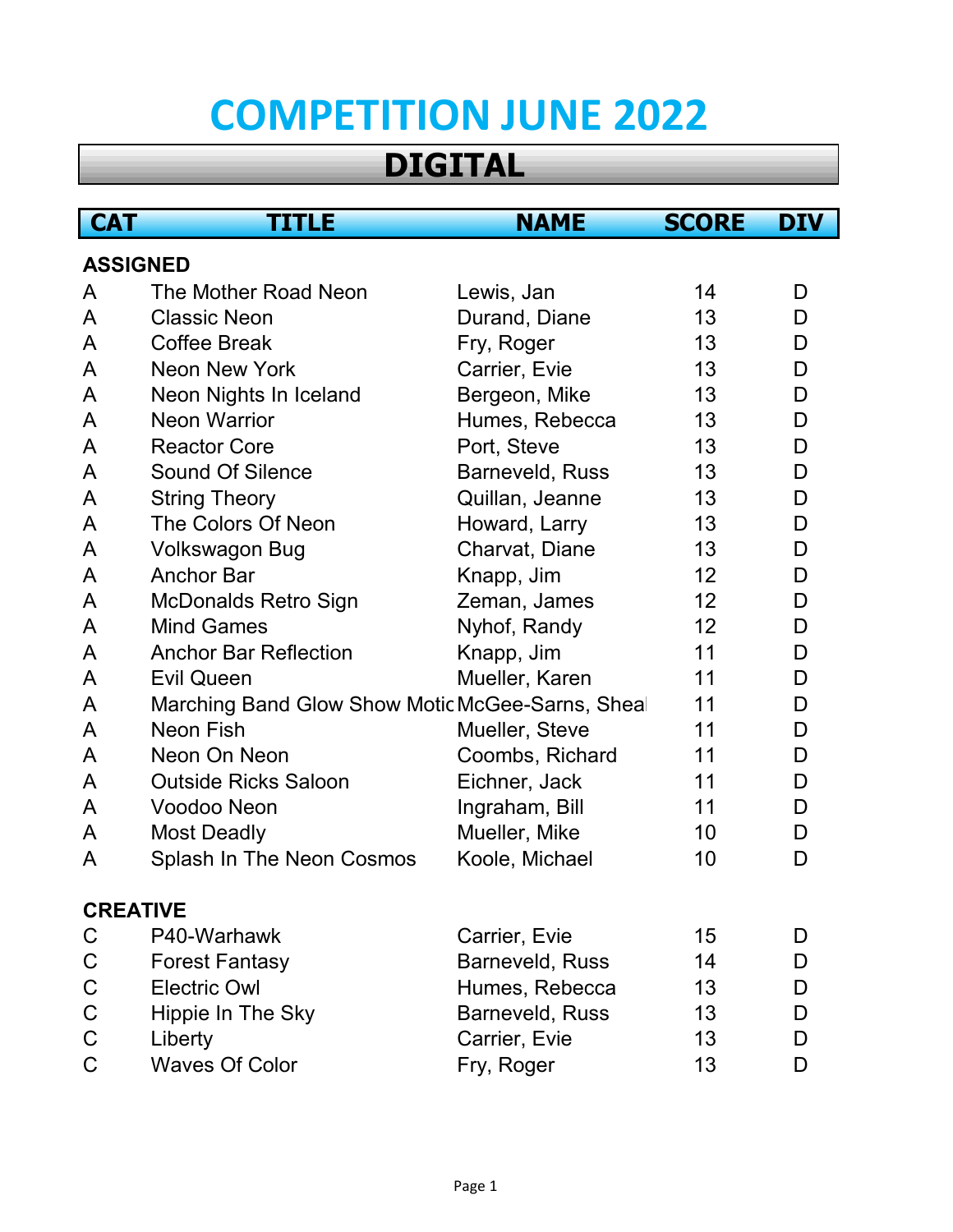| <b>CAT</b>    | <b>TITLE</b>                            | <b>NAME</b>       | <b>SCORE</b>    | <b>DIV</b> |
|---------------|-----------------------------------------|-------------------|-----------------|------------|
| C             | <b>Billy Joel Has Left The Building</b> | Coombs, Richard   | 11              | D          |
| C             | South Haven Lighthouses                 | Howard, Larry     | 11              | D          |
|               |                                         |                   |                 |            |
|               | <b>PHOTOJOURNALISM</b>                  |                   |                 |            |
| J             | Ready!                                  | Kendall, Kathy    | 14              | D          |
| J             | <b>Rounding The Barrel</b>              | Lewis, Jan        | 14              | D          |
| J             | Time To Let It Burn                     | Bergeon, Mike     | 13              | D          |
| J             | <b>Karate Kids</b>                      | Durand, Diane     | 12              | D          |
| J             | Party Pinata                            | Humes, Rebecca    | 11              | D          |
|               | <b>MONOCHROME</b>                       |                   |                 |            |
| M             | Light Check 02                          | Koole, Michael    | 14              | D          |
| M             | A Girl And Her Guitar                   | Humes, Rebecca    | 13              | D          |
| M             | Long Abandoned                          | Quillan, Jeanne   | 13              | D          |
| M             | <b>The Gentlemen</b>                    | Charvat, Diane    | 13              | D          |
| M             | <b>Wood Stork</b>                       | Port, Steve       | 13              | D          |
| M             | <b>Gooseberry Lower Falls</b>           | Nyhof, Randy      | 12              | D          |
| M             | Dancing For Fish                        | Bergeon, Mike     | 11              | D          |
| M             | <b>Formal Neon</b>                      | Ingraham, Bill    | 11              | D          |
| M             | <b>Wright First Dance</b>               | McGee-Sarns, Shea | 11              | D          |
| <b>NATURE</b> |                                         |                   |                 |            |
| N             | <b>Friendly Penguin</b>                 | Knapp, Jim        | 14              | D          |
| N             | The Wing Flap                           | Lewis, Jan        | 14              | D          |
| N             | <b>Jack Pine Cone</b>                   | Mueller, Steve    | 13              | D          |
| N             | Lady Spangled Skimmer                   | Charvat, Diane    | 13              | D          |
| N             | Peg Leg Gull                            | Fry, Roger        | 13              | D          |
| N             | <b>Pensive Predator</b>                 | Durand, Diane     | 13              | D          |
| N             | <b>Resting Butterfly</b>                | Zeman, James      | 13              | D          |
| N             | Sylvia                                  | Schmuker, Don     | 13              | D          |
| N             | <b>Ambush</b>                           | Port, Steve       | 12              | D          |
| N             | <b>Nose Cleaner</b>                     | Kendall, Kathy    | 12              | D          |
| N             | <b>Purple Wild Flower At Seney</b>      | Koole, Michael    | 12 <sub>2</sub> | D          |
| N             | <b>Red-tailed Nesting Season</b>        | Bergeon, Mike     | 12              | D          |
| N             | Crab                                    | Mueller, Mike     | 11              | D          |
| N             | <b>Spring Trillium</b>                  | Schmuker, Don     | 11              | D          |
| N             | What Do You Mean Pregnant               | Eichner, Jack     | 11              | D          |

### **OPEN**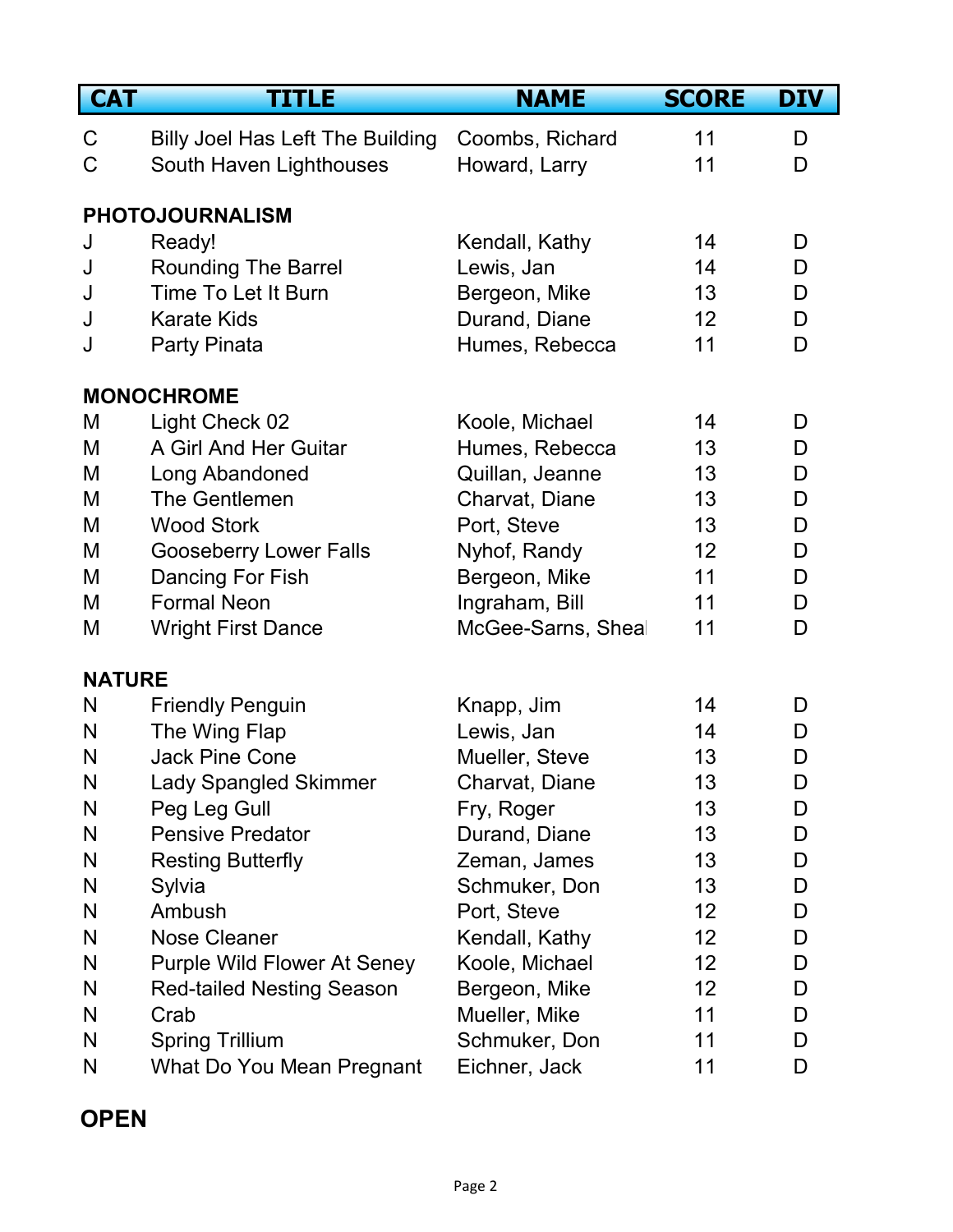| <b>CAT</b>    | <b>TITLE</b>                                  | <b>NAME</b>       | <b>SCORE</b> | <b>DIV</b> |
|---------------|-----------------------------------------------|-------------------|--------------|------------|
| O             | Paris In The Rain                             | Carrier, Evie     | 13           | D          |
| O             | <b>Surprise Visitor</b>                       | Eichner, Jack     | 13           | D          |
| $\mathsf{O}$  | <b>Blue Clipper</b>                           | Charvat, Diane    | 12           | D          |
| $\mathsf{O}$  | Coke Sign At Neon Museum                      | Howard, Larry     | 12           | D          |
| O             | Cousins Just Want To Have Fun Coombs, Richard |                   | 12           | D          |
| $\mathsf{O}$  | <b>Garden Bulb</b>                            | Fry, Roger        | 12           | D          |
| $\mathsf{O}$  | Hoar Frost On Ice                             | Koole, Michael    | 12           | D          |
| O             | <b>Homeward Bound</b>                         | Coombs, Richard   | 12           | D          |
| $\mathsf{O}$  | Little Dutch Boy                              | Quillan, Jeanne   | 12           | D          |
| $\mathsf{O}$  | Peek A Boo                                    | Zeman, James      | 12           | D          |
| $\mathsf{O}$  | Point Betsie Light                            | Mueller, Steve    | 12           | D          |
| $\mathsf{O}$  | Red 37 Chevy                                  | Durand, Diane     | 12           | D          |
| $\mathsf{O}$  | <b>Trevi Fountain</b>                         | Zeman, James      | 12           | D          |
| O             | 2023                                          | Mueller, Karen    | 11           | D          |
| $\mathsf{O}$  | <b>Blowing Backwards</b>                      | Mueller, Karen    | 11           | D          |
| $\mathsf{O}$  | Ford Ivy                                      | Ingraham, Bill    | 11           | D          |
| $\mathsf{O}$  | <b>Historic Fayette</b>                       | Mueller, Steve    | 11           | D          |
| $\mathsf{O}$  | <b>Hungry Squirrel</b>                        | Schmuker, Don     | 11           | D          |
| $\mathsf{O}$  | <b>Reading Lesson</b>                         | Mueller, Mike     | 11           | D          |
| O             | <b>Tahquamenon Overlook</b>                   | Kendall, Kathy    | 11           | D          |
|               | <b>PORTRAITURE</b>                            |                   |              |            |
| P             | Low Key                                       | Barmeveld, Russ   | 14           | D          |
| P             | <b>Portrait Of An Artist</b>                  | Nyhof, Randy      | 14           | D          |
| P             | <b>Vintage Framed</b>                         | Lewis, Jan        | 13           | D          |
| P             | <b>Amber Eyes</b>                             | Howard, Larry     | 12           | D          |
| P             | Doorman                                       | Mueller, Mike     | 12           | D          |
| P             | <b>Mellissa Headshot</b>                      | McGee-Sarns, Shea | 11           | D          |
| <b>SCAPES</b> |                                               |                   |              |            |
| S             | <b>Bryce Canyon</b>                           | Knapp, Jim        | 14           | D          |
| S             | <b>Glacial Lake</b>                           | Mueller, Karen    | 12           | D          |
| ${\mathsf S}$ | <b>Rock Face</b>                              | Port, Steve       | 11           | D          |
| S             | <b>Silent Watchers</b>                        | Eichner, Jack     | 11           | D          |
| ${\mathsf S}$ | <b>Sunset At The Shore</b>                    | Quillan, Jeanne   | 13           | D          |
| S             | <b>Torch Lake Ripples</b>                     | McGee-Sarns, Shea | 10           | D          |